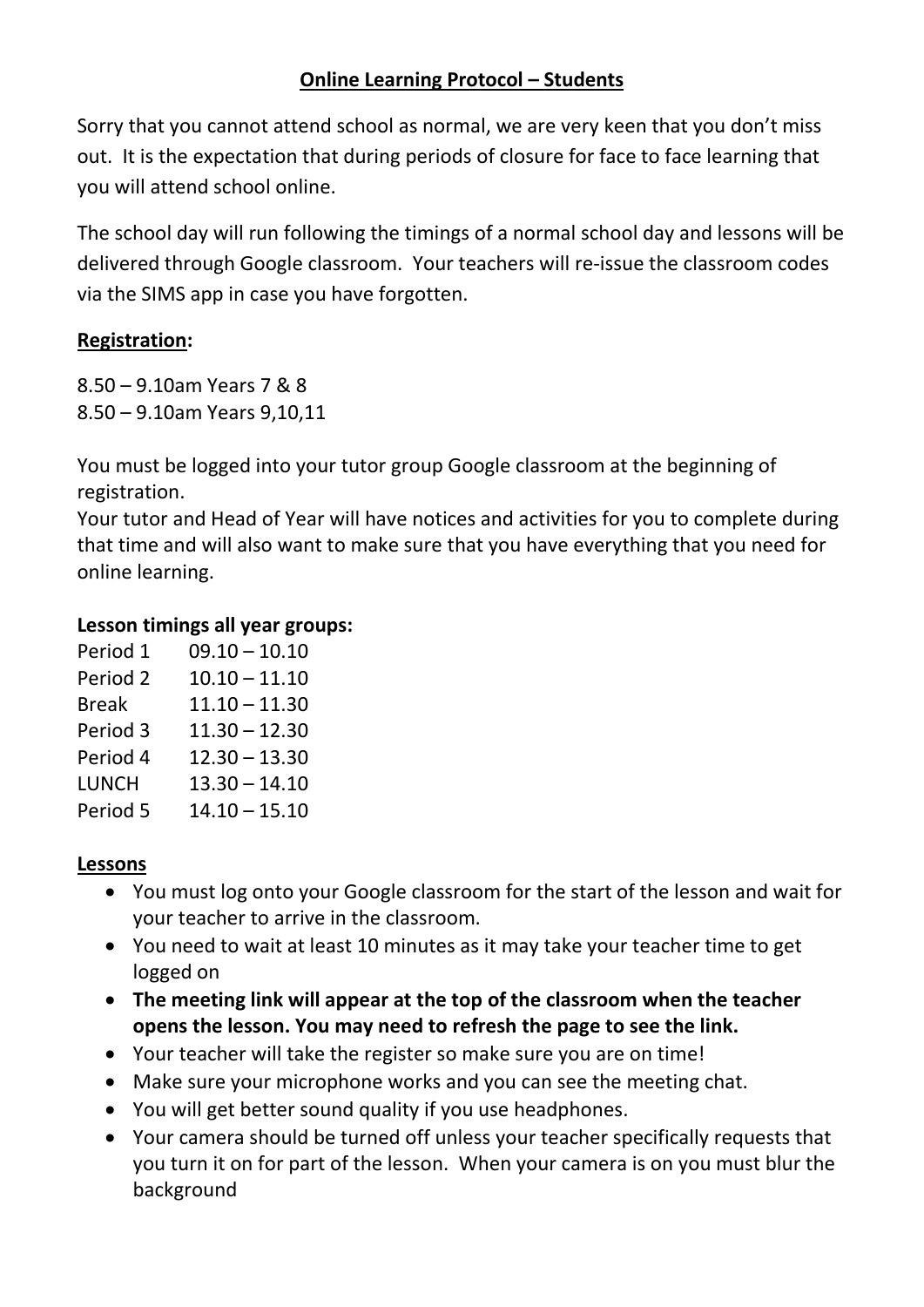- Where possible, your teacher will post the lesson material on Google Classroom prior to the lesson so that you have access to the resources for the lesson.
- **Starter Activity** your lesson will start with an activity for you to do. Make sure you let your teacher know if you are having trouble seeing or hearing them on Google classroom during this time.
- **Register** Parents will be informed each day if students have not attended a lesson, so it is important that you let us know if you are having difficulty logging onto Google classroom.
- **Engagement with lessons** it is important that you take part fully in all lessons. Use the chat function, raise your hand function and the microphone to answer questions and participate in class discussions. Your teacher may use breakout rooms and you are expected to use these opportunities to complete group work.
- **Homework** this will be set for you to complete on Google classroom
- **Core PE lessons** these will not take place live as our PE staff help us with testing. You should undertake an hour of physical activity of your choice, such as a walk or an online activity session such as Joe Wicks. The PE department have put together a number of videos with activities such as yoga, core strength and HIIT which can be found here:

<https://www.youtube.com/channel/UCQWcfM6z-mWgz0aoygwz3Ig/videos>



#### **Basic Expectations:**

School rules and behaviour expectations will apply in the same way online as they do in school.

- Only enter your own Google Classroom areas. Remember attendance and the lesson are recorded by the school.
- Your microphone and camera should be turned off unless the teacher gives a specific instruction.
- Use the chat function to get your teachers attention or ask questions you can also raise your virtual hand.
- Work should be uploaded to Google Classroom at the teachers request. This can be via a document or a photograph of your work.
- If you are using the chat function or speaking on microphone, normal school rules apply. Please use appropriate language and be respectful at all times.